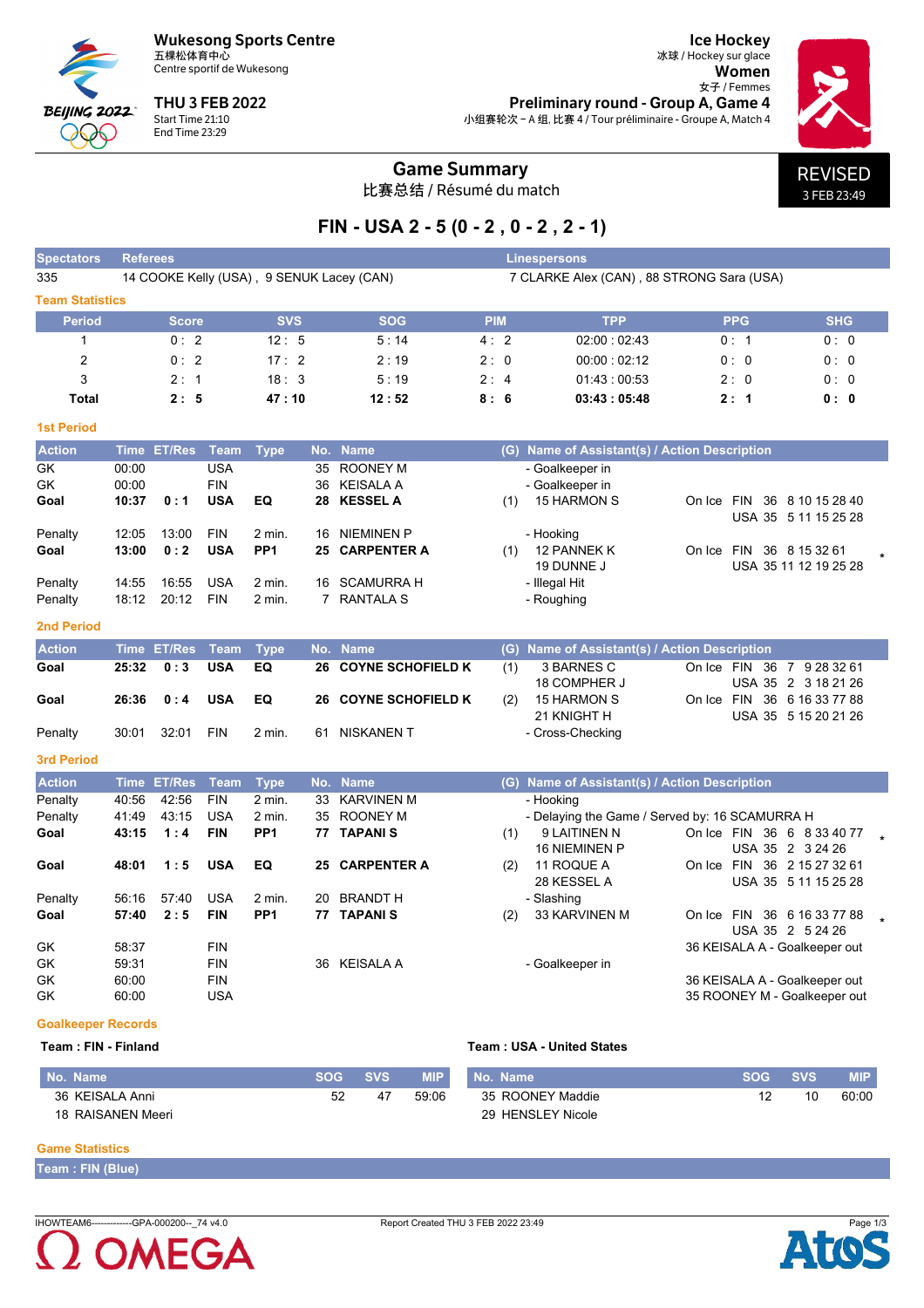



Centre sportif de Wukesong

**THU 3 FEB 2022** 



**Ice Hockey** 冰球 / Hockey sur glace Women 女子 / Femmes Preliminary round - Group A, Game 4 小组赛轮次 - A 组, 比赛 4 / Tour préliminaire - Groupe A, Match 4



|               | <b>Head Coach: MUSTONEN Pasi</b> |              |              |          |                |                |          |                   | <b>Shots on Goal</b> |          |                |          |              | Time on Ice |                      |                |   |       |    |                    |
|---------------|----------------------------------|--------------|--------------|----------|----------------|----------------|----------|-------------------|----------------------|----------|----------------|----------|--------------|-------------|----------------------|----------------|---|-------|----|--------------------|
| No. Pos. Name |                                  | G.           | $\mathbf{A}$ | P.       |                |                |          | PIM FO+ FO- FO+/- | FO%                  |          | $\overline{2}$ | 3        | <b>OT TS</b> | $+/-$       |                      | $\overline{2}$ | 3 | OT.   |    | <b>TOT SHF AVG</b> |
| 6 D           | HIIRIKOSKI Jenni +C              | 0            | 0            | 0        | 0              | 0              | 0        | 0                 | 0.00                 | 1        | $\Omega$       | $\Omega$ |              |             | $-1$ 10:55 8:1110:19 |                |   | 29:25 | 42 | 0:42               |
| 16 F          | NIEMINEN Petra +A                | 0            |              |          | 2              | 2              |          |                   | 66.67                | 0        | 2              |          | 3            | $-1$        |                      | 6:27 4:57 6:57 |   | 18:21 | 35 | 0:31               |
| 33 F          | KARVINEN Michelle +A             | 0            |              | 1        | $\overline{2}$ | $\Omega$       | 0        | 0                 | 0.00                 | 0        | $\Omega$       |          |              | -1          |                      | 6:40 7:52 7:12 |   | 21:44 | 35 | 0:37               |
| 77 F          | <b>TAPANI Susanna</b>            | 2            | 0            | 2        | 0              | 6              | 15       | -9                | 28.57                | 0        | 0              | 3        | 3            |             |                      | 6:11 7:01 7:20 |   | 20:32 | 34 | 0:36               |
| 88 D          | SAVOLAINEN Ronja                 | $\Omega$     | $\Omega$     | $\Omega$ | $\Omega$       | 0              | $\Omega$ | 0                 | 0.00                 | 0        | $\Omega$       | $\Omega$ | 0            | -1          |                      | 7:33 8:00 8:26 |   | 23:59 | 31 | 0:46               |
| 8 D           | <b>VIITASUO Ella</b>             | 0            | 0            | 0        | 0              | 0              | 0        | 0                 | 0.00                 | 0        | 0              | 0        | 0            | -1          |                      | 3:26 4:05 6:10 |   | 13:41 | 25 | 0:32               |
| 10 F          | <b>HOLOPAINEN Elisa</b>          | 0            | 0            | 0        | 0              | 0              | 0        | 0                 | 0.00                 | 2        | 0              | 0        | 2            | $-1$        |                      | 4:45 4:29 7:07 |   | 16:21 | 27 | 0:36               |
| 15 D          | <b>TUOMINEN Minnamari</b>        | 0            | 0            | 0        | $\Omega$       | 0              | 0        | $\Omega$          | 0.00                 | 0        | 0              | $\Omega$ | 0            | -2          |                      | 7:06 4:14 6:27 |   | 17:47 | 31 | 0:34               |
| 28 F          | NYLUND Jenniina                  | 0            | 0            | 0        | 0              | $\overline{2}$ | 2        | $\Omega$          | 50.00                | 0        | 0              | 0        | 0            | $-2$        |                      | 5:27 7:28 5:59 |   | 18:54 | 25 | 0:45               |
| 40 F          | <b>TULUS Noora</b>               | 0            | 0            | 0        | 0              | 5              | 11       | -6                | 31.25                | 0        | 0              | $\Omega$ | 0            | -1          |                      | 6:05 5:56 6:35 |   | 18:36 | 27 | 0:41               |
| 7 D           | <b>RANTALA Sanni</b>             | 0            | 0            | 0        | 2              | 0              | 0        | 0                 | 0.00                 |          | 0              | 0        | 1.           | $-1$        |                      | 4:03 3:40 2:08 |   | 9:51  | 15 | 0:39               |
| 9 D           | <b>LAITINEN Nelli</b>            | 0            |              | 1        | 0              | 0              | 0        | 0                 | 0.00                 |          | 0              | $\Omega$ |              | -1          |                      | 3:38 7:25 7:31 |   | 18:34 | 28 | 0:39               |
| 27 F          | LIIKALA Julia                    | 0            | 0            | 0        | 0              | 0              | 0        | 0                 | 0.00                 | 0        | 0              | $\Omega$ | 0            | -1          |                      | 4:05 2:46 4:36 |   | 11:27 | 19 | 0:36               |
| 32 F          | <b>VESA Emilia</b>               | 0            | 0            | 0        | 0              | 0              | 0        | 0                 | 0.00                 | 0        | 0              | 0        | 0            | $-2$        |                      | 4:47 4:25 4:03 |   | 13:15 | 22 | 0:36               |
| 61 F          | NISKANEN Tanja                   | 0            | $\Omega$     | 0        | $\overline{2}$ | 3              | 6        | $-3$              | 33.33                | 0        | 0              | 0        | 0            | -2          |                      | 4:39 5:35 4:34 |   | 14:48 | 21 | 0:42               |
| 2 D           | <b>KARJALAINEN Sini</b>          | 0            | 0            | 0        | 0              | 0              | 0        | 0                 | 0.00                 | 0        | 0              | 0        | 0            | -1          |                      | 2:29 4:24 4:18 |   | 11:11 | 18 | 0:37               |
| 12 F          | <b>VANHANEN Sanni</b>            | 0            | 0            | 0        | 0              | 3              | 5        | $-2$              | 37.50                | 0        | 0              | $\Omega$ | 0            | 0           |                      | 2:39 2:40 2:55 |   | 8:14  | 13 | 0:36               |
| 23 F          | <b>HAKALA Sanni</b>              | 0            | 0            | 0        | 0              | 0              | 0        | 0                 | 0.00                 | 0        | 0              | 0        | 0            | 0           |                      | 3:13 2:09 3:49 |   | 9:11  | 16 | 0:34               |
| 34 F          | <b>SUNDELIN Sofianna</b>         | 0            | 0            | 0        | $\Omega$       | $\Omega$       | 0        | $\Omega$          | 0.00                 | $\Omega$ | 0              | $\Omega$ | 0            | 0           |                      | 2:37 2:04 3:37 |   | 8:18  | 14 | 0:35               |
| 18 GK         | <b>RAISANEN Meeri</b>            | 0            | 0            | 0        | 0              |                |          |                   |                      | 0        | 0              | 0        | 0            |             |                      |                |   |       |    |                    |
| 36 GK         | <b>KEISALA Anni</b>              | 0            | 0            | 0        | 0              |                |          |                   |                      | 0        | 0              | $\Omega$ | 0            |             |                      |                |   |       |    |                    |
| <b>Total</b>  |                                  | $\mathbf{2}$ | 3            | 5        | 8              | 21             | 40       |                   | $-19$ 34.43          | 5        | 2              | 5        | 12           |             |                      |                |   |       |    |                    |

#### Team : USA (White)

|              |       | Head Coach: JOHNSON Joel   |                |          |                |              |                |          |                   |          |                |                |                | <b>Shots on Goal</b> |          |                     | Time on Ice       |      |           |                |    |            |
|--------------|-------|----------------------------|----------------|----------|----------------|--------------|----------------|----------|-------------------|----------|----------------|----------------|----------------|----------------------|----------|---------------------|-------------------|------|-----------|----------------|----|------------|
|              |       | No. Pos. Name              | G.             | A        | P              |              |                |          | PIM FO+ FO- FO+/- | FO%      |                | $\overline{2}$ | $\overline{3}$ | <b>OT TS</b>         | $+/-$    |                     | $\overline{2}$    | 3    | <b>OT</b> | <b>TOT SHF</b> |    | <b>AVG</b> |
|              | 2 D   | <b>STECKLEIN Lee</b>       | 0              | 0        | $\Omega$       | 0            | 0              | 0        | 0                 | 0.00     |                | $\mathbf{0}$   | 1              | 2                    | $+1$     |                     | 7:28 5:30 7:02    |      |           | 20:00          | 25 | 0:48       |
|              | 3 D   | <b>BARNES Cayla</b>        | 0              |          |                | 0            | 0              | 0        | 0                 | 0.00     | 0              | $\Omega$       | $\mathbf{0}$   | 0                    | $+1$     |                     | 6:59 6:54 7:30    |      |           | 21:23          | 25 | 0:51       |
| 20 F         |       | <b>BRANDT Hannah</b>       | 0              | 0        | $\Omega$       | 2            | 12             | 7        | 5                 | 63.16    | 0              | $\Omega$       | 2              | 2                    | $+1$     |                     | 7:00 5:35 5:37    |      |           | 18:12          | 24 | 0:45       |
| 21 F         |       | KNIGHT Hilary +A           | 0              |          |                | $\mathbf 0$  | $\mathbf 0$    | $\Omega$ | 0                 | 0.00     | $\overline{2}$ | 3              | 3              | 8                    | $+2$     |                     | 7:28 5:04 5:48    |      |           | 18:20          | 22 | 0:50       |
| 26 F         |       | COYNE SCHOFIELD Kendall +C | $\overline{2}$ | $\Omega$ | 2              | $\Omega$     | 2              | $\Omega$ |                   | 2 100.00 | $\overline{2}$ | 2              | 3              | 7                    | $+2$     |                     | 6:33 5:26 6:57    |      |           | 18:56          | 23 | 0.49       |
| 5 D          |       | <b>KELLER Megan</b>        | 0              | 0        | 0              | 0            | 0              | 0        | 0                 | 0.00     | 2              |                |                | 4                    | $+3$     |                     | 8.56 6.23 7.12    |      |           | 22:31          | 27 | 0:50       |
| 14 F         |       | DECKER Brianna +A          | 0              | 0        | 0              | 0            | 4              | 0        |                   | 4 100.00 | 0              | $\mathbf{0}$   | $\mathbf{0}$   | 0                    | 0        |                     | 2:54 0:00 0:00    |      |           | 2:54           | 5  | 0:34       |
| 15 D         |       | <b>HARMON Savannah</b>     | 0              | 2        | 2              | 0            | 0              | 0        | 0                 | 0.00     |                | $\Omega$       | 1              | 2                    | $+3$     |                     | 7:52 5:31 8:06    |      |           | 21:29          | 26 | 0:49       |
| 25 F         |       | <b>CARPENTER Alex</b>      | $\overline{2}$ | 0        | 2              | $\mathbf 0$  | 2              | 0        |                   | 2 100.00 | 1              | 0              |                | 2                    |          | +2 4:16 5:11 4:25   |                   |      |           | 13:52          | 20 | 0:41       |
| 28 F         |       | <b>KESSEL Amanda</b>       |                |          | $\overline{2}$ | $\Omega$     | $\Omega$       | $\Omega$ | 0                 | 0.00     | 2              | $\mathbf{0}$   |                | 3                    |          | $+2$ 4:24 4:44 4:53 |                   |      |           | 14:01          | 20 | 0:42       |
|              | 9 D   | <b>BOZEK Megan</b>         | 0              | 0        | 0              | 0            | 0              | 0        | 0                 | 0.00     | 0              |                |                | 2                    | 0        |                     | 3:37 6:31 6:02    |      |           | 16:10          | 21 | 0:46       |
| 11 F         |       | ROQUE Abby                 | 0              | 1        | 1              | 0            | 10             | 4        | 6                 | 71.43    | 0              | 2              | 2              | 4                    | $+2$     |                     | $5:11 \quad 5:11$ | 5:24 |           | 15:46          | 21 | 0:45       |
| 13 F         |       | <b>ZUMWINKLE Grace</b>     | 0              | 0        | $\Omega$       | $\mathbf{0}$ | $\mathbf{0}$   | 0        | 0                 | 0.00     | 1              | 3              | $\Omega$       | 4                    | 0        |                     | 1:59 5:40 4:26    |      |           | 12:05          | 14 | 0:51       |
| 19 D         |       | <b>DUNNE Jincy</b>         | 0              | 1        | 1              | 0            | 0              | 0        | 0                 | 0.00     | $\mathbf{0}$   | 0              | $\mathbf{0}$   | 0                    | $\Omega$ |                     | 2:51 6:00 5:14    |      |           | 14:05          | 17 | 0:49       |
| 24 F         |       | <b>CAMERANESI Dani</b>     | 0              | 0        | $\Omega$       | $\Omega$     | $\Omega$       | $\Omega$ | $\Omega$          | 0.00     | 1              | 1              | 1              | 3                    | $\Omega$ |                     | 4:45 5:37 6:01    |      |           | 16:23          | 20 | 0:49       |
| 4 D          |       | <b>HARVEY Caroline</b>     | 0              | 0        | 0              | 0            | 0              | 0        | 0                 | 0.00     | 0              | 0              | 0              | 0                    | 0        |                     | 1:08 2:17 2:10    |      |           | 5.35           | 5  | 1:07       |
| 12 F         |       | <b>PANNEK Kelly</b>        | 0              | 1        | 1              | 0            | $\overline{7}$ | 7        | 0                 | 50.00    | 0              | 1              | 1              | 2                    | 0        |                     | 4:16 6:24 6:09    |      |           | 16:49          | 22 | 0:45       |
| 16 F         |       | <b>SCAMURRA Hayley</b>     | 0              | 0        | 0              | 2            | 0              | 0        | 0                 | 0.00     | 1              | 0              | $\Omega$       | 1                    | 0        |                     | 4:15 3:38 4:52    |      |           | 12:45          | 15 | 0:51       |
| 18 F         |       | <b>COMPHER Jesse</b>       | 0              |          | 1              | $\mathbf 0$  | 3              | 3        | 0                 | 50.00    | 0              | 3              | 1              | 4                    | $+1$     |                     | 3:22 3:24 4:55    |      |           | 11:41          | 14 | 0:50       |
| 37 F         |       | <b>MURPHY Abbey</b>        | 0              | 0        | $\Omega$       | $\Omega$     | $\Omega$       | 0        | 0                 | 0.00     | 0              | 2              | $\mathbf{0}$   | 2                    | 0        |                     | 1:55 4:19 4:37    |      |           | 10:51          | 12 | 0:54       |
|              | 29 GK | <b>HENSLEY Nicole</b>      | 0              | 0        | 0              | 0            |                |          |                   |          | 0              | 0              | 0              | 0                    |          |                     |                   |      |           |                |    |            |
|              | 35 GK | <b>ROONEY Maddie</b>       | 0              | 0        | $\Omega$       | 2            |                |          |                   |          | 0              | $\mathbf{0}$   | $\Omega$       | 0                    |          |                     |                   |      |           |                |    |            |
| <b>Total</b> |       |                            | 5              | 9        | 14             | 6            | 40             | 21       |                   | 19 65.57 | 14             | 19             | 19             | 52                   |          |                     |                   |      |           |                |    |            |